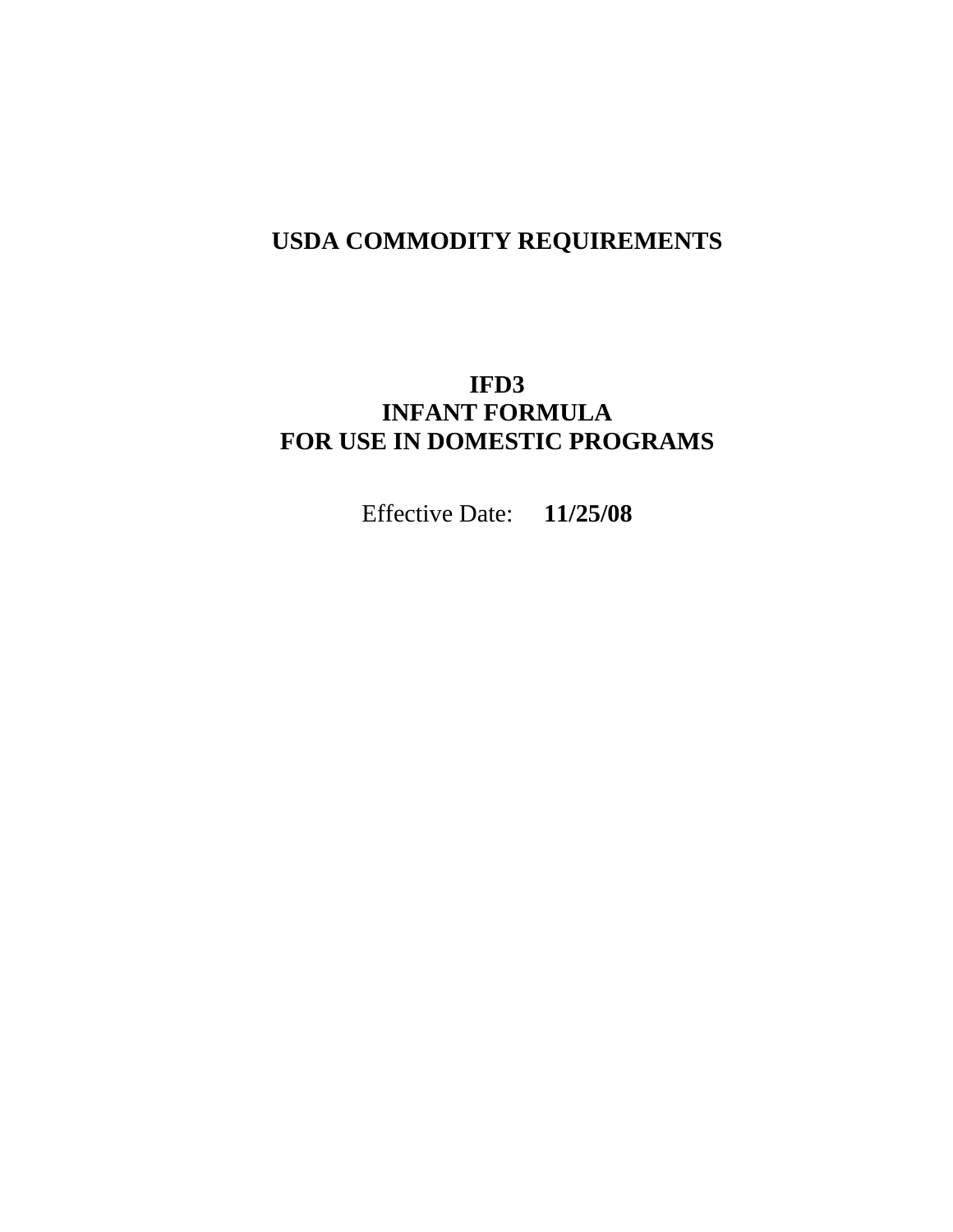## **USDA COMMODITY REQUIREMENTS IFD3 INFANT FORMULA FOR USE IN DOMESTIC PROGRAMS**

# **Table of Contents**

|  | Section 1.1 INFANT FORMULA REQUIREMENTS<br>1     |  |
|--|--------------------------------------------------|--|
|  |                                                  |  |
|  |                                                  |  |
|  |                                                  |  |
|  |                                                  |  |
|  | Section 2.2 COMMERCIAL PACKAGING REQUIREMENTS 22 |  |
|  |                                                  |  |
|  |                                                  |  |
|  | Section 2.5 LOT CODE/CERTIFICATE NUMBER<br>3     |  |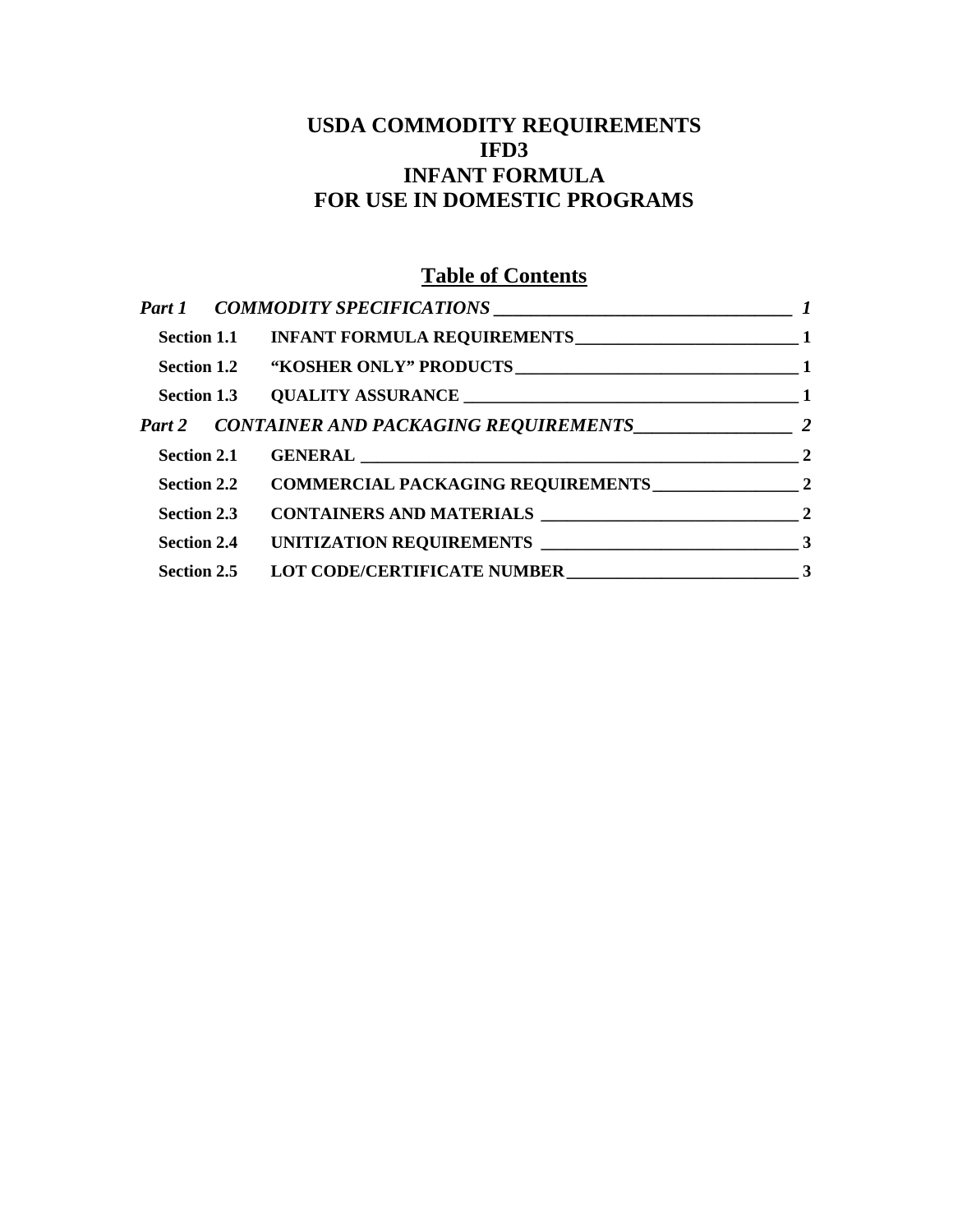## <span id="page-2-0"></span>**Part 1 COMMODITY SPECIFICATIONS**

## **Section 1.1 INFANT FORMULA REQUIREMENTS**

A. Quality of Product

The infant formula shall be iron fortified and shall conform to the Commercial Item Description (CID) A-A-20172 in effect on the date of the solicitation, which is available at [http://www.ams.usda.gov/AMSv1.0/getfile?dDocName=STELDE](#page-6-0) [V3007481.](#page-6-0)

## B. Production Requirements

- (1) The product delivered to the Government shall have been manufactured in the United States from ingredients which were produced in the United States; except that the vitamin folacin may be of domestic or foreign production. Exceptions for any ingredients to be used other than folacin shall be approved in writing by the contracting officer.
- (2) Contractors shall immediately provide the contracting officer copies of any written complaints and summaries of any verbal complaints received by the contractor or the manufacturer about the infant formula delivered under the contract. The manufacturer shall inform the contracting officer of actions taken in response to complaints received.

## **Section 1.2 "KOSHER ONLY" PRODUCTS**

"Kosher Only" products will be identified in the solicitation. Offerors shall not bid on these products unless they are properly certified to produce Kosher products. If awarded a contract, contractors shall:

- (1) Comply with applicable dietary (Kosher) laws as established by the "613 Council of Kashruth," and
- (2) Contact the Board of Jewish Education of Greater New York at 646-472-5365. A rabbinic supervisor will be sent to visit the plant to certify compliance with the applicable dietary (Kosher) laws.

## **Section 1.3 QUALITY ASSURANCE**

- A. The contractor shall perform the product testing and quality analysis to ensure that the product meets the commodity specifications. The results shall be evidenced by a Certificate of Analysis (COA).
- B. Contractors shall notify the Government immediately of lots that fail to meet contract requirements.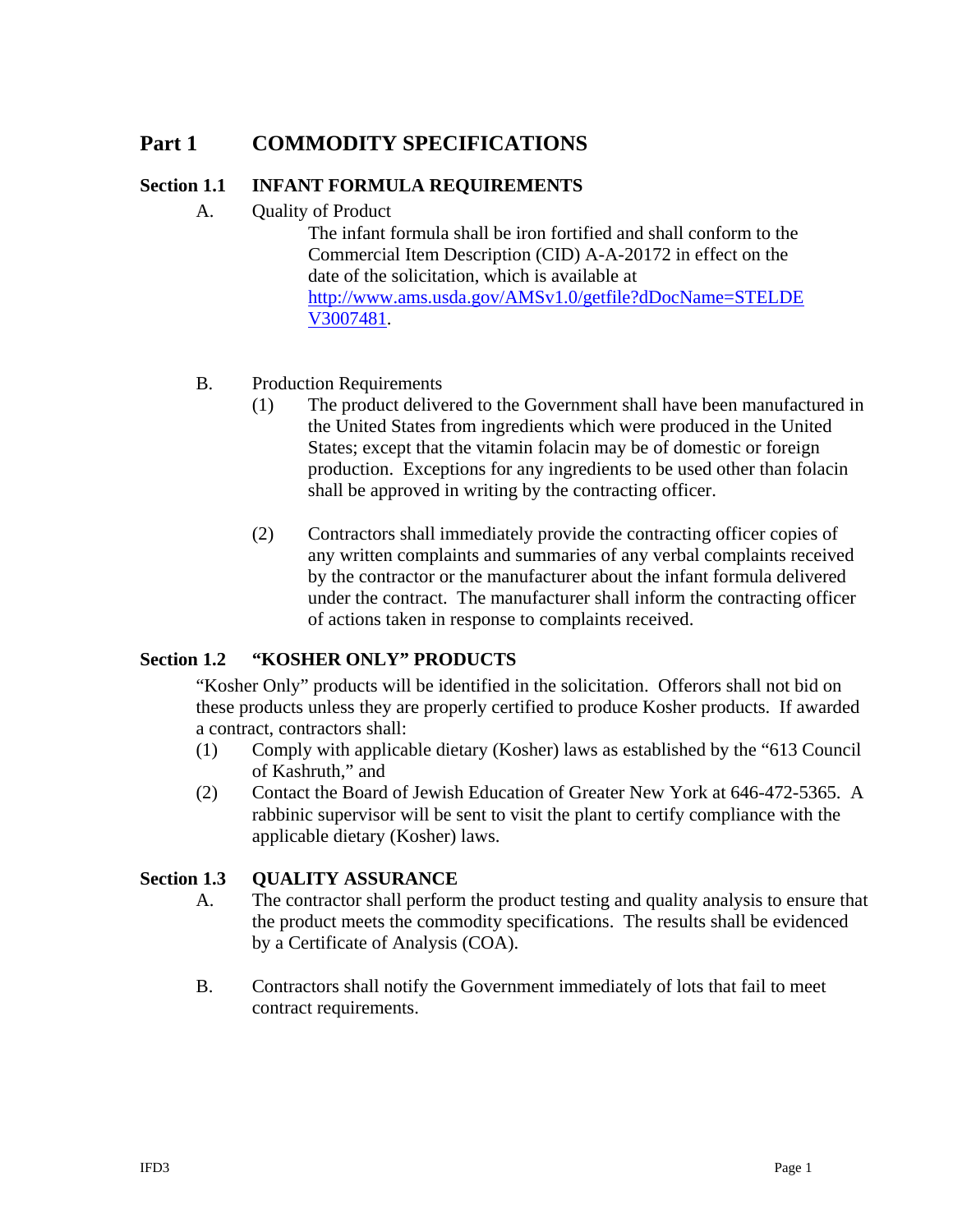## <span id="page-3-0"></span>**Part 2 CONTAINER AND PACKAGING REQUIREMENTS**

## **Section 2.1 GENERAL**

This part provides the container specifications and packaging materials requirements used under this contract.

## **Section 2.2 COMMERCIAL PACKAGING REQUIREMENTS**

- A. Contractors shall supply commercial brand products only and shall certify at the time of submission of an offer that the commercial product being delivered has a history of successful distribution and use in domestic commercial channels and is sold on the commercial market with an established level of consumer acceptance.
- B. Container and packaging requirements are those customarily used in the current commercial shipping practices and shall comply with:
	- (1) Unitization requirements in Section 2.4.
	- (2) At contractor's option, a statement such as "Not for Retail Sale" may be printed on the principal display panel of the food label.
	- (3) The manufacturer's lot code/lot identification number shall be shown on the commercial bill of lading.
	- (4) Shipping containers shall be marked to show the maximum safe stacking height. It is the responsibility of the contractor in cooperation with the shipping container manufacturers to determine the safe stacking height.
	- (5) For identification upon receipt at delivery warehouses, all commerciallabeled product shipping documents shall specify "FOR USDA FOOD DISTRIBUTION PROGRAMS."
	- (6) Powder infant formula shall include a measuring scoop and shall be equipped with a plastic lid for reclosure after opening.
	- (7) Cans of infant formula shall be free of excessive dents and distortions, free of rust, and other effects of improper storage.
- C. A company name or brand name shall be shown on all shipping containers.

## **Section 2.3 CONTAINERS AND MATERIALS**

- **A. All containers and packaging shall be constructed to meet the requirements of the Food and Drug Administration (FDA) for safe contact with the packaged product. The contractor shall obtain and maintain documentation from the container or packaging material manufacturer to verify that the containers and packaging materials used in this contract were in compliance with the Government's regulatory requirements for safe contact with food products as required in the Master Solicitation, Part 3, Section A, Number 3.**
- **B. Questions concerning the containers and materials should be directed to:**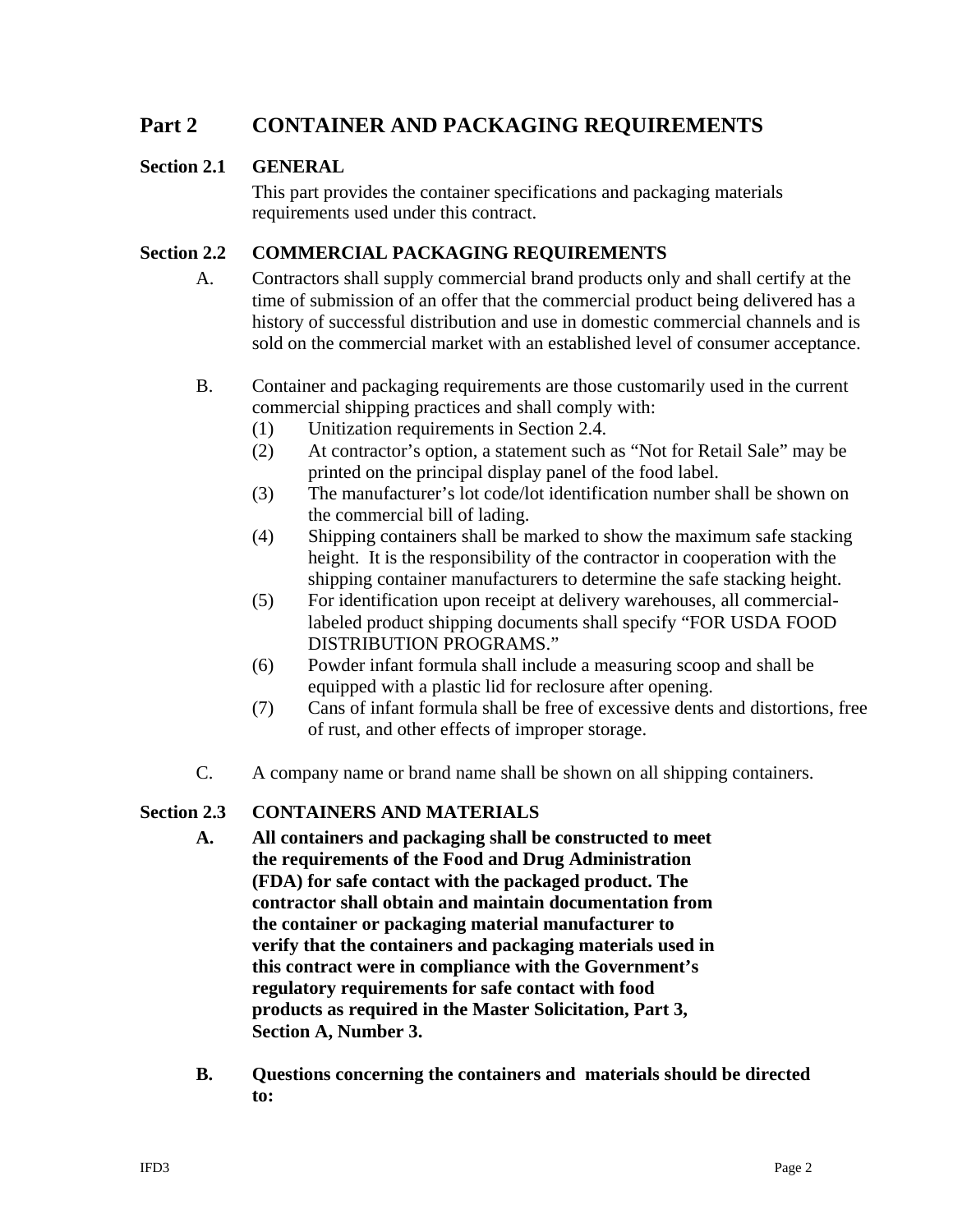**USDA/FSA/DACO Room 5755 – South Bldg, STOP 0551 1400 Independence Avenue SW Washington, DC 20250-0551 ATTN: Packaging** 

<span id="page-4-0"></span>**C. If the contractor purchases packaging and container ingredients from a foreign country and/or the package and container is manufactured in a foreign country, the package and container SHALL NOT display country of origin labeling. Phrases similar to but not inclusive of, "Made in [Name of Foreign Country.]" or "Product of [Name of Foreign Country.]" are strictly prohibited.** 

## **Section 2.4 UNITIZATION REQUIREMENTS**

Shipments shall comply with the following unitization requirements:

- A. Unless otherwise specified by the Government, all shipments of packaged products shall be unitized (palletized and stretch wrapped).
- B. Pallets shall be:
	- (1) Constructed to facilitate the safe handling and transportation of the packaged product, as a unit, without loss or damage.
	- (2) A Number 2, four-way, reversible flush stringer with no broken runners or slats.
	- (3) Suitable for use in the shipment of food products.
- C. Plastic stretch wrap shall be:
	- (1) Constructed of a plastic film which is to be stretched a minimum of 50 percent beyond its original length when stretched around the pallet load.
	- (2) Applied as tightly as possible around all tiers of the palletized shipping containers. The shipping containers shall be held firmly in place by the stretch wrap.
- D. Pallet loads shall be:
	- (1) Stacked in such a way as to minimize the amount that shipping containers overhang the edges of pallets.
	- (2) Blocked and braced or otherwise loaded into the conveyance in a manner that prevents shifting during transit.

## **Section 2.5 LOT CODE/CERTIFICATE NUMBER**

A lot code or official inspection certificate number shall be legibly marked on all primary shipping materials. Contractors may use any type of lot coding system provided a unique code is used to identify each lot under a contract. When requested contractors shall provide to the Government an explanation of the lot coding system utilized.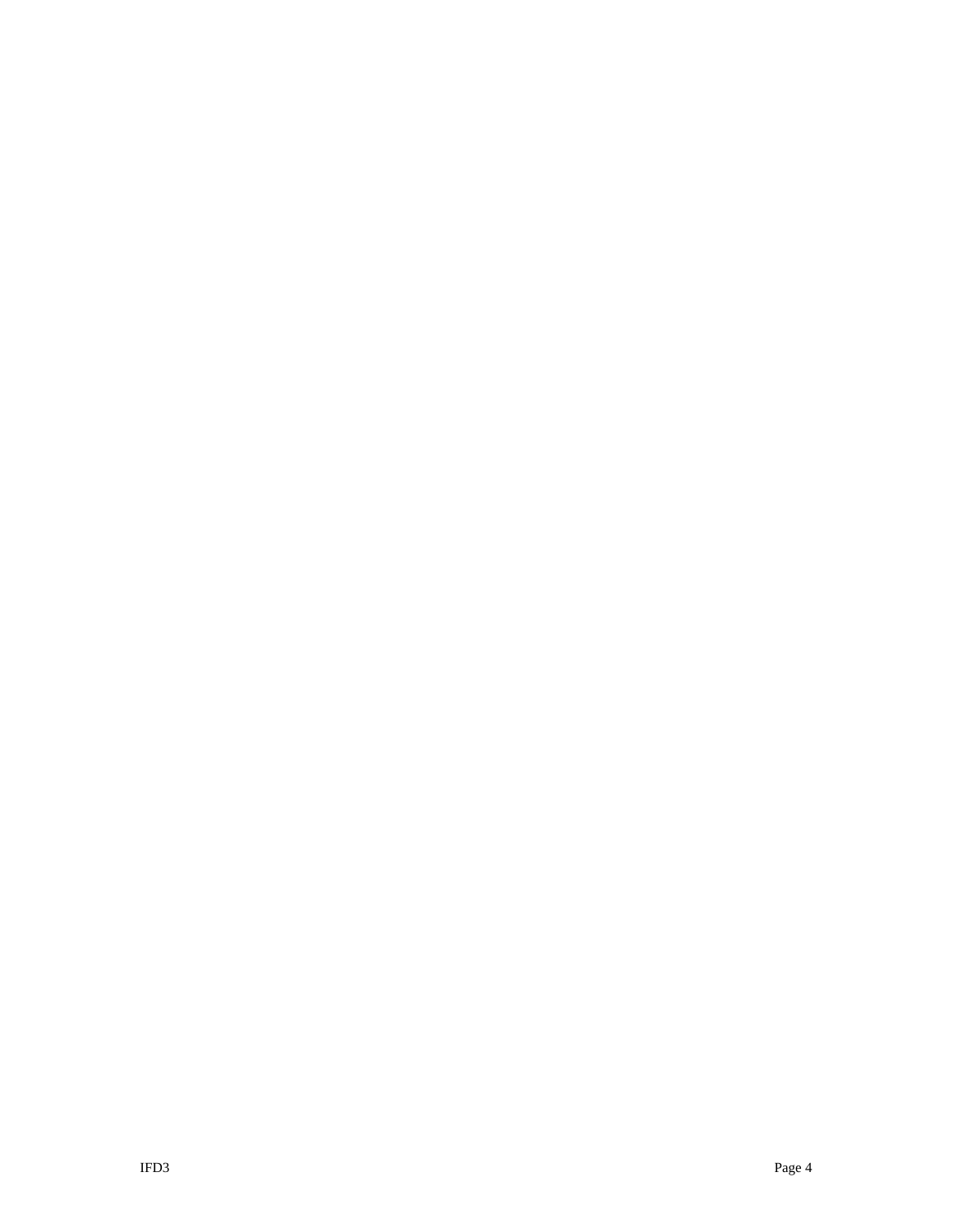## **METRIC**

**A-A-20172B May 14, 2002 SUPERSEDING A-A-20172A April 6, 1994**

## <span id="page-6-0"></span>**COMMERCIAL ITEM DESCRIPTION**

## **FORMULA, INFANT**

## **The U.S. Department of Agriculture (USDA) has authorized the use of this Commercial Item Description.**

**1. SCOPE.** This Commercial Item Description (CID) covers infant formula packed in commercially acceptable containers, suitable for use by Federal, State, local governments, and other interested parties.

## **2. PURCHASER NOTES.**

## **2.1 PURCHASERS** *shall specify* **the following:**

- Type(s), style(s), class(es), and container and packaging size(s) of infant formula products required (Sec. 3).

## **2.2 PURCHASERS** *may specify* **the following:**

- Packaging requirements other than commercial (Sec. 10).

**3. CLASSIFICATION.** The infant formula products shall conform to the following list which shall be specified in the solicitation, contract, or purchase order.

## **Type(s), style(s), class(es), and container and packaging size(s)**

**Type I** - Infant formula iron-fortified *(Iron shall supply not less than 1.48 mg of iron (Fe) per 100 Kilocalories [10.0 mg iron (Fe) per liter] at standard dilution. The source of iron shall comply with Direct Food Substances Affirmed as Generally Recognized as Safe (21 CFR Part 184).*

## **Type II** - Infant formula with low-iron

*(Less than 1 mg of iron (Fe) per 100 Kilocalories [6.7 mg iron (Fe) per liter) at standard dilution. Low iron infant formula is deficient. Supplemental iron is required if fed to infants as the sole source of food.)*

**FSC 8940**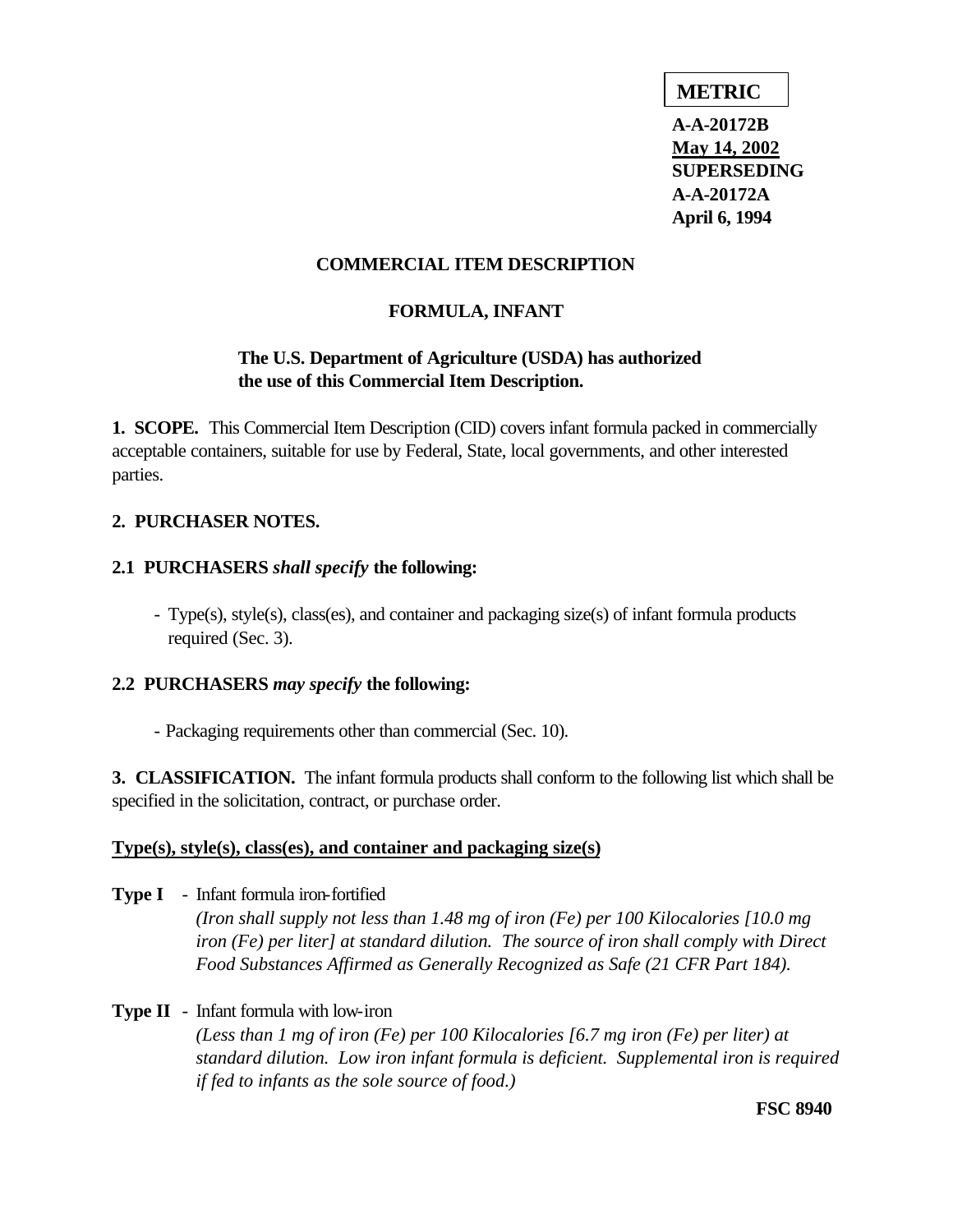- **Style A** Milk-based/Whey-based (for infants not allergic to milk)
- **Style B** Soy-based (for infants allergic to milk but not to soy)
- **Style C** Hypoallergenic (for infants allergic to milk and soy-based infant formulas)
- **Class 1** Powder
- **Class 2** Liquid, concentrate
- **Class 3** Ready-to-use

## **Container and packaging sizes**

## **a. Powder**

- **(1)** 30.05 g (1.06 oz) per packet, 16 packets per carton, 6 cartons per case
- **(2)** 30.05 g (1.06 oz) per pouch, 48 pouches per case
- **(3)** 340.19 g (12 oz) per can, 6 cans per case
- **(4)** 396.89 g (14 oz) per can, 6 cans per case
- **(5)** 453.59 g (16 oz) per can, 6 cans per case
- **(6)** 907.18 g (32 oz) per can, 6 cans per case
- **(7)** 1.134 kg (40 oz) per can, 4 cans per case
- **(8)** Other

#### **b. Liquid, concentrate**

- **(1)** 384.46 mL (13 fl oz) per can, 24 cans per case
- **(2)** 384.46 mL (13 fl oz) per can, 12 cans per case
- **(3)** 384.46 mL (13 fl oz) per can, 6 cans per case
- **(4)** Other

## **c. Ready-to-use**

- **(1)** 236.59 mL (8 fl oz) per can, 24 cans per case
- **(2)** 236.59 mL (8 fl oz) per can, 12 cans per case
- **(3)** 946.35 mL (32 fl oz) per can, 6 cans per case
- **(4)** Other

## **4. MANUFACTURER'S/DISTRIBUTOR'S NOTES. Manufacturer's/distributor's products**  *shall meet* **the requirements of the:**

- Salient characteristics (Sec. 5).
- Manufacturer's/distributor's product assurance (Sec. 7).
- Regulatory requirements (Sec. 8).
- Quality assurance provisions (Sec. 9).
- Packaging requirements other than commercial: *as specified by the purchaser* (Sec. 10).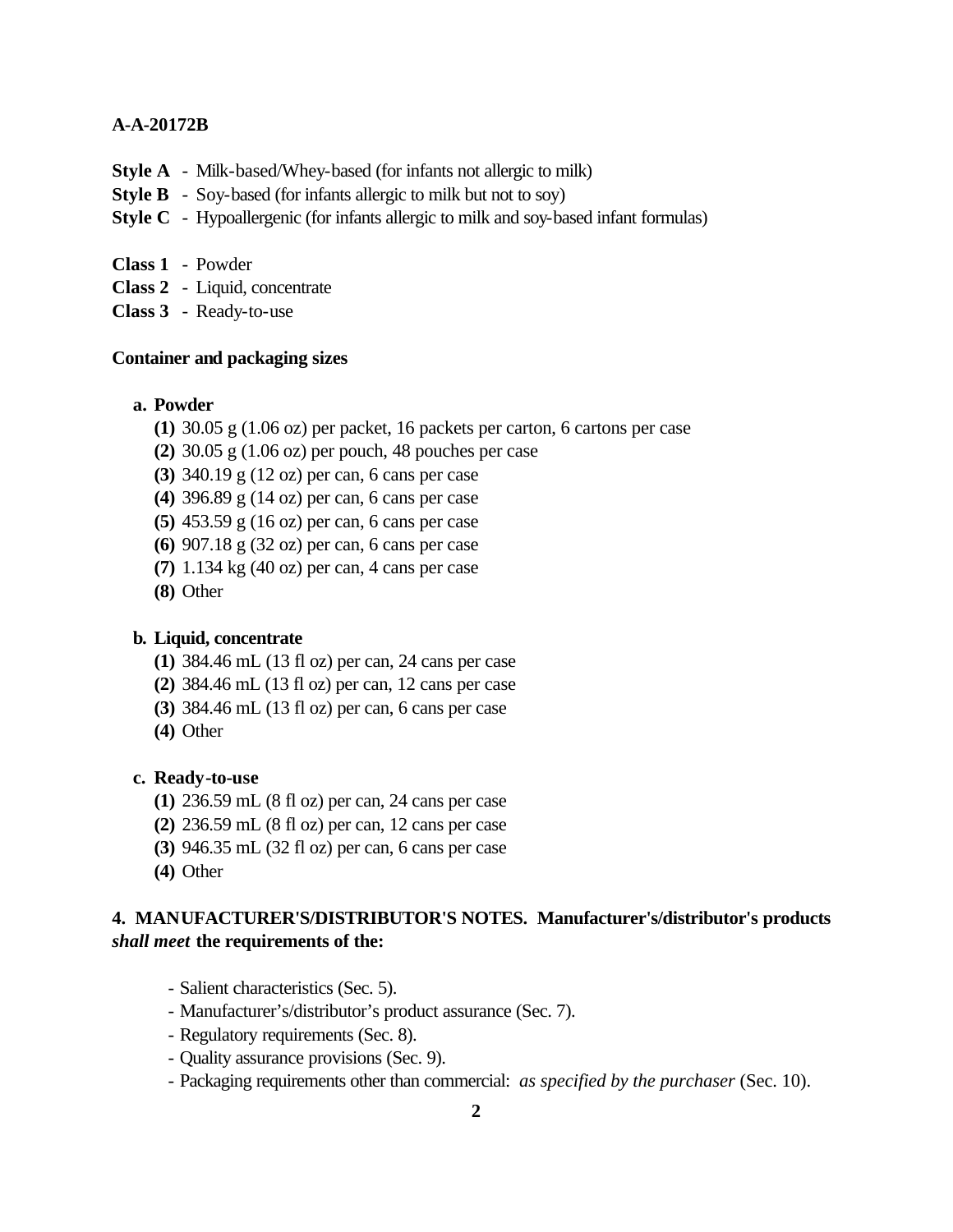## **5. SALIENT CHARACTERISTICS.**

**5.1 Processing.** The infant formula products shall be formulated and packaged in accordance with current good manufacturing practices (21 CFR Part 110). The liquid formulas shall also comply with Thermally Processed Low-Acid Foods Packaged in Hermetically Sealed Containers (21 CFR Part 113). The infant formulas shall comply with Food and Drug Administration (FDA) Infant Formula Act of 1980 and the 1986 Amendments, the Infant Formula Program - Import and Domestic, Chapter 21 - Food Composition, Standards, Labeling and Economics, and with the following applicable CFR's:

Foods for Special Dietary Use 21 CFR Part 105.65, Subpart B Infant Formula Quality Control Procedures 21 CFR Part 106 Infant Formula 21 CFR Part 107

### **5.2 Finished product.**

**5.2.1 Appearance and color.** The infant formula shall be of medium viscosity, be free flowing, and have a uniform consistency and appearance. All infant formulas shall possess a white to light cream color and shall be uniformly colored throughout, characterize the type, and class it represents.

**5.2.2 Body and texture.** The infant formula shall be free from gelation, which includes such factors as surface ripple, unevenness of flow, and lumpiness. The infant formula shall be free from creaming (the separation of fat), protein agglomeration (the cohesion of microscopic protein particles of sufficient size to be visible), and extraneous material. Milk-based/whey-based infant formula shall be free from coarse milk and whey-based solids precipitate or sedimentation. The powder formula shall be smooth, uniform, free from lumps, or graininess.

**5.2.3 Odor and taste.** At standard dilution, as applicable, **ALL CLASSES** of infant formulas shall have the normal characteristic odor and taste, free from rancidity and other undesirable odors and tastes.

**5.2.4 Age requirement and shelf life.** The age requirement of the infant formula at the time of shipment shall comply with FDA's regulations and requirements after packaging. Cans and can coatings shall meet FDA's requirements for safe contact with packaged infant formula. All classes of infant formulas shall have a minimum of one-year shelf life from the packaged date. Each infant formula container shall declare a "use by" date. The "use by" date is to inform purchasers and users that the infant formula, until that declared date, will contain the quantity of each nutrient as specified on the label and that the formula is otherwise of an acceptable quality. The infant formula product should be discarded when the calendar current date is after the **"**use by" date.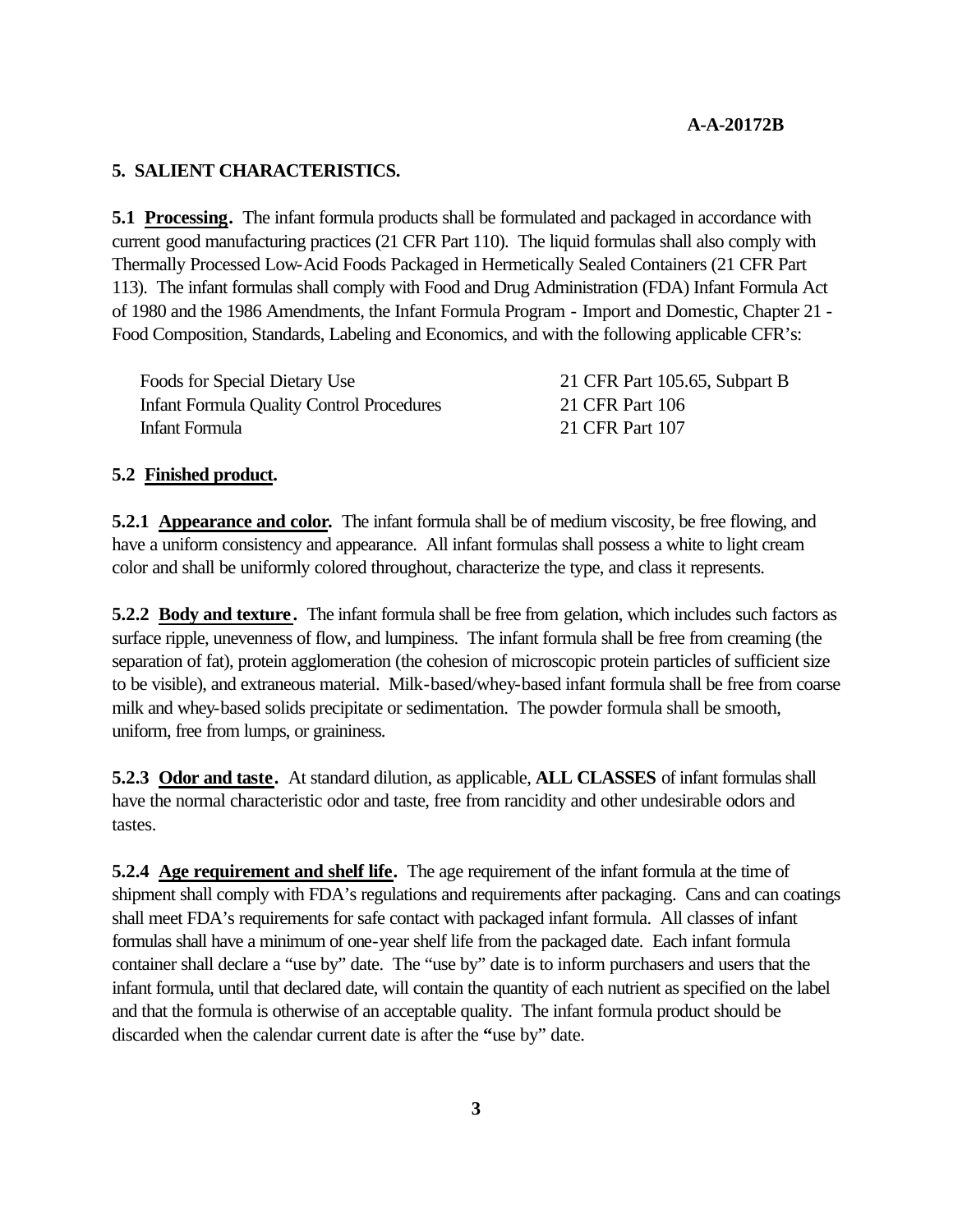**5.3 Foreign material.** Infant formula products shall be clean, sound, wholesome, and be free from foreign material such as, but not limited to, dirt, insect parts, hair, wood, glass, or metal.

**5.4 Dilution.** At standard dilution, all classes of infant formulas shall supply 20 Kcal per fluid ounce.

**5.4.1 Powder (Class 1).** Powder infant formula shall be of suitable particle size and solubility such that it will readily disperse in warm water. Manufacturer's instructions are required for the amount of powder infant formula and water to make up a standard dilution. When prepared in accordance with label instructions, the infant formula shall supply the labeled nutritional requirements. When tested, a 25 g sample shall contain not more than 15.0 mg scorched particles when compared to the American Dairy Products Institute Scorched Particle Standards for Dry Milks.

The microbiological determinations of powder infant formula shall be in accordance with the following referenced methods. The FDA may require additional tests, as newly emerging food safety information is made available.

Methods in the Official Methods of Analysis of the AOAC or the FDA, Bacteriological Analytical Manual (BAM) specified for infant formula currently in effect on the date of solicitation shall be used. Upon microbiological analysis, the test results of powder infant formula shall meet the following values:

Salmonella - Negative *Listeria monocytogenes* - Negative Coliforms - Not more than 10 per gram Fecal coliforms - Not more than 3 per gram *Escherichia coli* - Not more than 3 per gram Coagulase Positive *Staphylococcus aureus* - Less than 3 per gram *Bacillus cereus* - Not more than 50 per gram Aerobic Plate Count - Not more than 500 per gram

**5.4.2 Liquid concentrate (Class 2).** The concentrated liquid infant formula shall be a commercially sterile product. Standard dilution is equal parts of concentrated liquid infant formula and water. When prepared in accordance with label instructions, the infant formula shall supply the labeled nutritional requirements.

**5.4.3 Ready-to-use (Class 3).** The ready-to-use infant formula shall be a commercially sterile product. Ready-to-use infant formula product is ready-to-use from the primary container. The infant formula shall supply the labeled nutritional requirements.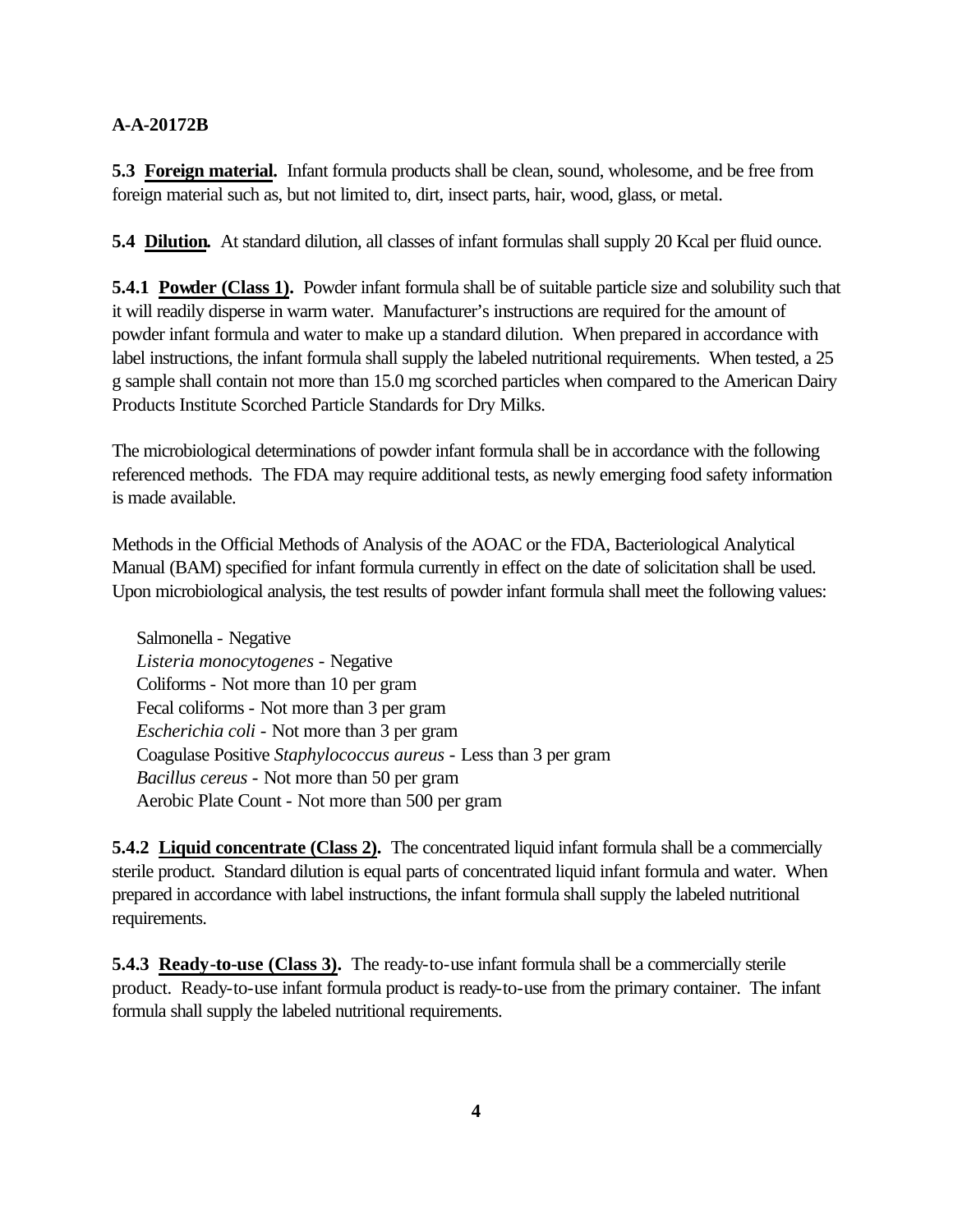**6. ANALYTICAL REQUIREMENTS.** Unless otherwise specified in the solicitation, contract, or purchase order, the analytical requirements for the infant formula products shall comply with this CID, the current Infant Formula Program - Import and Domestic, Chapter 21 - Food Composition, Standards, Labeling and Economics. All testing conducted on infant formula products shall be in compliance with the most current edition of the Official Methods of Analysis of the AOAC International and the FDA, Bacteriological Analytical Manual (BAM) approved methods specific for infant formulas currently in effect.

**7. MANUFACTURER'S/DISTRIBUTOR'S PRODUCT ASSURANCE.** The manufacturer/ distributor shall certify that the infant formula products provided shall meet the salient characteristics of this CID, conform to their own specifications, standards, and quality assurance practices, and be the same infant formula products offered for sale in the commercial market. The purchaser reserves the right to require proof of conformance.

**8. REGULATORY REQUIREMENTS.** The delivered infant formula products shall comply with all applicable Federal, State, and local mandatory requirements and regulations relating to the production, transportation, receiving, processing, packaging, labeling, storage, distribution, and sale of infant formula products within the commercial marketplace. The infant formula products shall comply with all applicable provisions of the Federal Food, Drug, and Cosmetic Act, the Infant Formula Act of 1980 and the 1986 Amendments, the Fair Packaging and Labeling Act, and regulations promulgated thereunder.

**9. QUALITY ASSURANCE PROVISIONS.** All infant formula plants producing infant formula under this CID shall comply with all applicable requirements of the Food and Drug Administration (FDA) Infant Formula Act of 1980 and the 1986 Amendments, and the current edition of the Infant Formula Program - Import and Domestic, Chapter 21 - Food Composition, Standards, Labeling and Economics*.* The production, transportation, processing, handling, sampling, analysis, labeling, and sale of infant formula products shall also comply with said regulations.

**10. PACKAGING.** Preservation, packaging, packing, labeling, and case marking shall be commercial unless otherwise specified in the solicitation, contract, or purchase order. Primary containers shall be packed in corrugated fiberboard shipping containers or corrugated fiberboard trays with plastic shrink wrap that will provide infant formula protection against loss and damage during multiple shipment, handling, and storage. Each powder infant formula container shall include a measuring scoop and be equipped with a plastic lid for use after opening. Cans of infant formula shall be free of excessive dents and distortions and free from rust or other evidence of improper storage.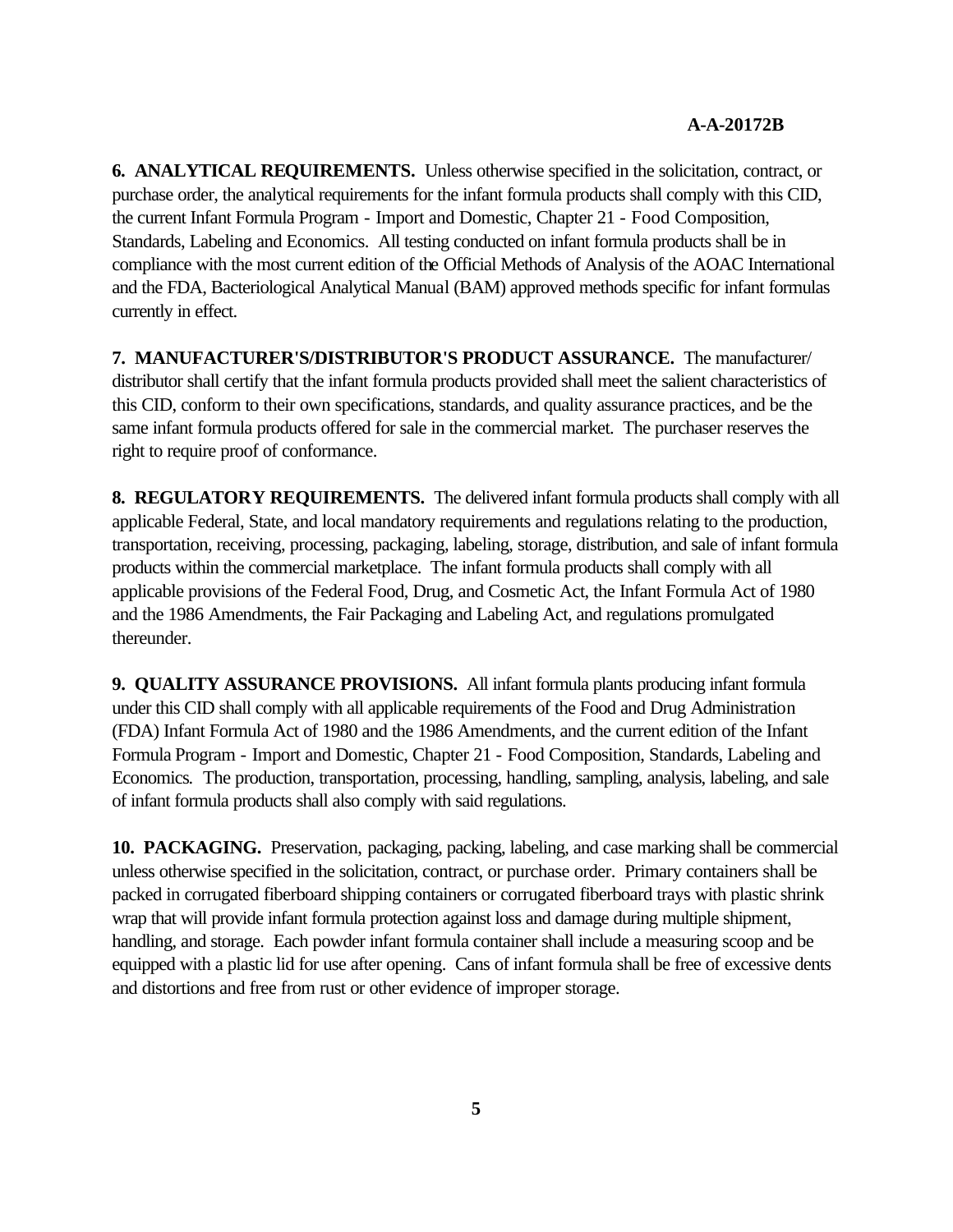## **11. REFERENCE NOTES.**

**11.1 FDA contact. Infant Formula Team, HFS-831, Division of Nutrition Science and Policy, Office of Nutritional Products, Labeling, and Dietary Supplements, Center for Food Safety and Applied Nutrition, U.S. Food and Drug Administration, 5100 Paint Branch Parkway, College Park, MD 20740-3835, telephone (301) 436-1450 or Fax (301) 436-2639.**

## **11.2 Sources of documents.**

## **11.2.1 Source of information for nongovernmental document are as follows:**

Copies of the Official Methods of Analysis of the AOAC International may be obtained from: **AOAC International, 481 North Frederick Avenue, Suite 500, Gaithersburg, MD 20877, telephone (301) 924-7077or on the Internet at: http://www.aoac.org**.

Copies of the American Dairy Products Institute Scorched Particle Standards for Dry Milks of may be obtained from: **American Dairy Products Institute, 300 West Washington, Street, Suite 400, Chicago, IL 60606-1704, telephone (312) 782-4888 or Fax (312) 782-5299, or via E-mail: dmeyer@americandairyproducts.org or on the Internet at: http://www.americandairyproducts.com**.

## **12.2.2 Sources of information for governmental documents are as follows:**

Applicable provisions of the Fair Packaging and Labeling Act are contained in 16 CFR Parts 500 to 503. Applicable provisions of the Federal Food, Drug, and Cosmetic Act, including the Infant Formula Act of 1980 and the 1986 Amendments are contained in 21 CFR Parts 1 to 199. These documents may be purchased from: **Superintendent of Documents, New Orders, P.O. Box 371954, Pittsburgh, PA 15250-7954. Credit card (MasterCard or Visa) purchases are made by calling the Superintendent of Documents on (202) 512-1800 or on the Internet at: http://www.access.gpo.gov/nara.**

The FDA Bacteriological Analytical Manual Methods of Analysis (BAM) is available on the Internet at: **http://www.cfsan.fda.gov/~ebam/bam-toc.html.**

Copies of this CID and beneficial comments, recommendations, additions, deletions, clarifications, etc., and any data which may improve this CID are available from and/or provided to: **Head, Food Quality Assurance Staff, Fruit and Vegetable Programs, Agricultural Marketing Service, USDA, STOP 0243, 1400 Independence Avenue, SW, Washington, DC 20250-0243, telephone (202) 720-9939, Fax (202) 690-0102, via E-mail: FQAStaff@usda.gov or on the Internet at: http://www.ams.usda.gov/fv/fvqual.htm.**